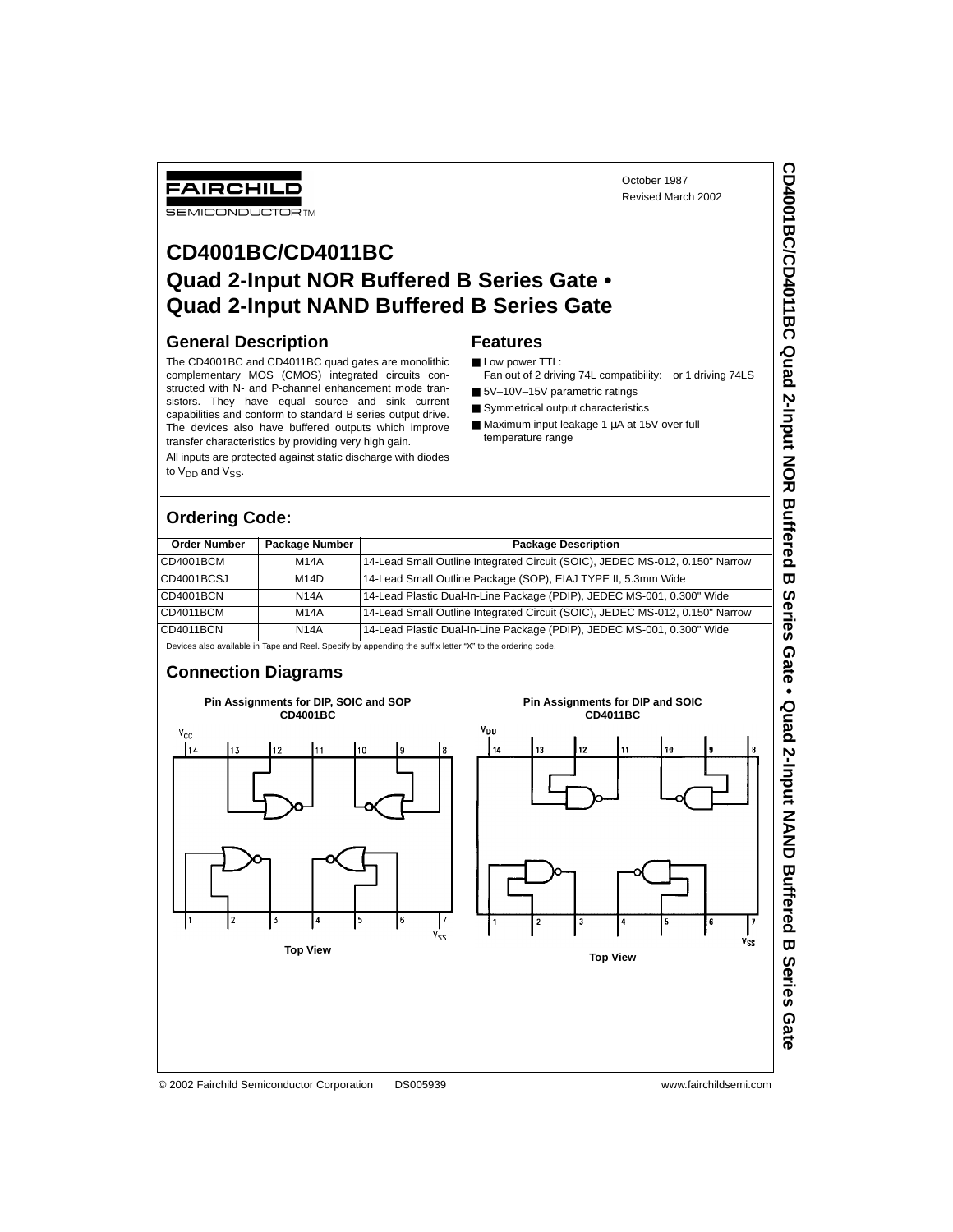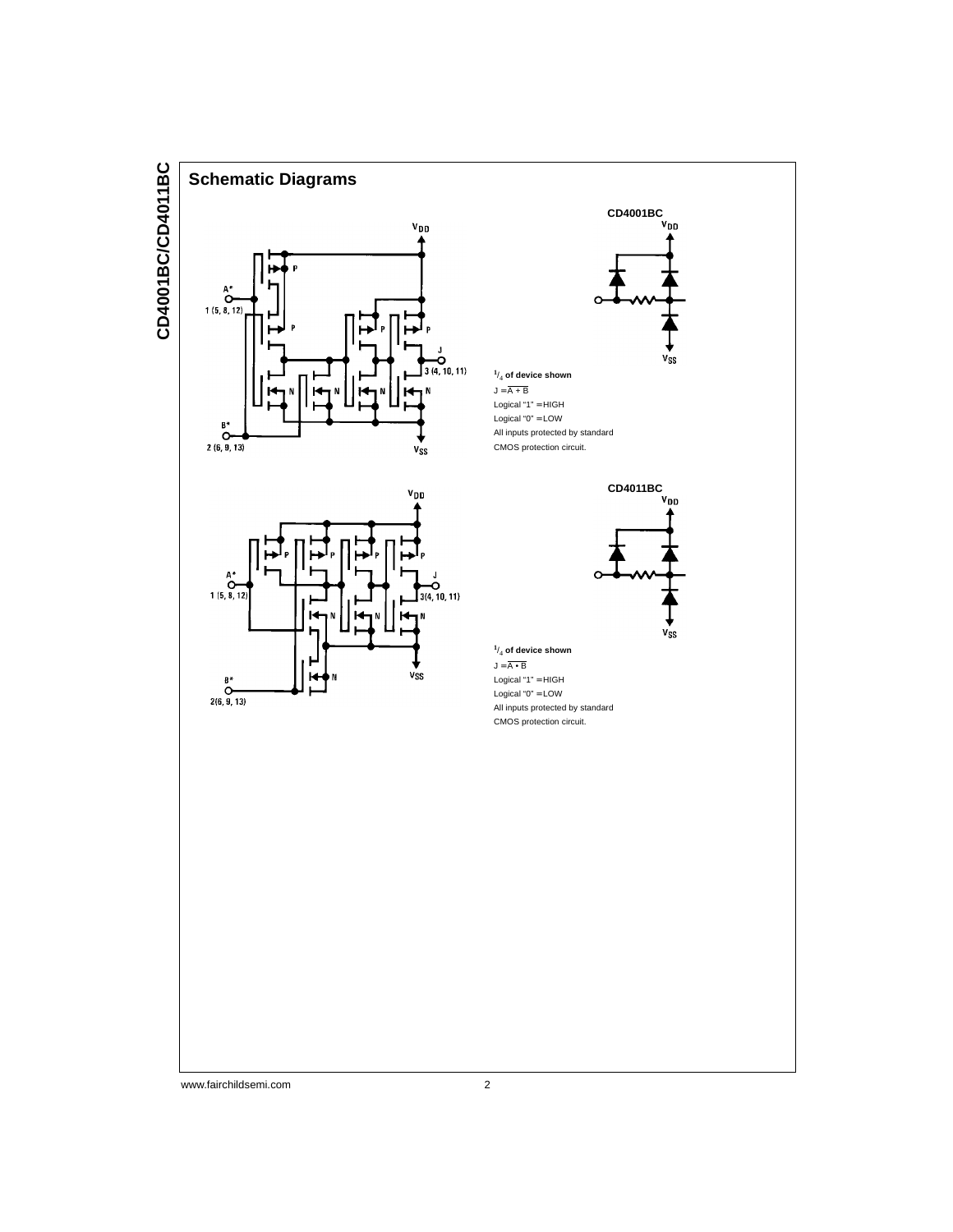#### **Absolute Maximum Ratings**(Note 1)

(Note 2)

#### **Recommended Operating Conditions**

| Voltage at any Pin          | $-0.5V$ to $V_{DD}$ +0.5V                     |
|-----------------------------|-----------------------------------------------|
| Power Dissipation $(P_D)$   |                                               |
| Dual-In-Line                | 700 mW                                        |
| Small Outline               | 500 mW                                        |
| $V_{DD}$ Range              | $-0.5$ V <sub>DC</sub> to +18 V <sub>DC</sub> |
| Storage Temperature $(T_S)$ | $-65^{\circ}$ C to $+150^{\circ}$ C           |
| Lead Temperature $(T_1)$    |                                               |
| (Soldering, 10 seconds)     | 260°C                                         |

**Note 1:** "Absolute Maximum Ratings" are those values beyond which the safety of the device cannot be guaranteed. Except for "Operating Temperature Range" they are not meant to imply that the devices should be oper-<br>ture R Operating Range  $(V_{DD})$  3  $V_{DC}$  to 15  $V_{DC}$ Operating Temperature Range CD4001BC, CD4011BC −55°C to +125°C

for actual device operation. Note 2: All voltages measured with respect to V<sub>SS</sub> unless otherwise speci-

fied.

# **DC Electrical Characteristics** (Note 2)

|                 | Parameter                | <b>Conditions</b>                              | $-55^{\circ}$ C |         |         | $+25^{\circ}$ C |         |         | $+125^{\circ}$ C |              |
|-----------------|--------------------------|------------------------------------------------|-----------------|---------|---------|-----------------|---------|---------|------------------|--------------|
| Symbol          |                          |                                                | Min             | Max     | Min     | Typ             | Max     | Min     | Max              | <b>Units</b> |
| l <sub>DD</sub> | Quiescent Device         | $V_{DD} = 5V$ , $V_{IN} = V_{DD}$ or $V_{SS}$  |                 | 0.25    |         | 0.004           | 0.25    |         | 7.5              |              |
|                 | Current                  | $V_{DD} = 10V$ , $V_{IN} = V_{DD}$ or $V_{SS}$ |                 | 0.5     |         | 0.005           | 0.50    |         | 15               | μA           |
|                 |                          | $V_{DD} = 15V$ , $V_{IN} = V_{DD}$ or $V_{SS}$ |                 | 1.0     |         | 0.006           | 1.0     |         | 30               |              |
| $V_{OL}$        | LOW Level                | $V_{DD} = 5V$                                  |                 | 0.05    |         | $\Omega$        | 0.05    |         | 0.05             |              |
|                 | Output Voltage           | $V_{DD} = 10V$<br>$ I_{\Omega}  < 1 \mu A$     |                 | 0.05    |         | $\Omega$        | 0.05    |         | 0.05             | $\vee$       |
|                 |                          | $V_{DD} = 15V$                                 |                 | 0.05    |         | 0               | 0.05    |         | 0.05             |              |
| V <sub>OH</sub> | <b>HIGH Level</b>        | $V_{DD} = 5V$                                  | 4.95            |         | 4.95    | 5               |         | 4.95    |                  |              |
|                 | Output Voltage           | $V_{DD} = 10V$<br>$ I_{\Omega}  < 1 \mu A$     | 9.95            |         | 9.95    | 10              |         | 9.95    |                  | $\vee$       |
|                 |                          | $V_{DD} = 15V$                                 | 14.95           |         | 14.95   | 15              |         | 14.95   |                  |              |
| $V_{\parallel}$ | <b>LOW Level</b>         | $V_{DD} = 5V$ , $V_{\Omega} = 4.5V$            |                 | 1.5     |         | $\overline{2}$  | 1.5     |         | 1.5              |              |
|                 | Input Voltage            | $V_{DD} = 10V$ , $V_{\Omega} = 9.0V$           |                 | 3.0     |         | 4               | 3.0     |         | 3.0              | $\vee$       |
|                 |                          | $V_{DD} = 15V$ , $V_{O} = 13.5V$               |                 | 4.0     |         | 6               | 4.0     |         | 4.0              |              |
| V <sub>IH</sub> | <b>HIGH Level</b>        | $V_{DD} = 5V$ , $V_{\Omega} = 0.5V$            | 3.5             |         | 3.5     | 3               |         | 3.5     |                  |              |
|                 | Input Voltage            | $V_{DD} = 10V$ , $V_{\Omega} = 1.0V$           | 7.0             |         | 7.0     | 6               |         | 7.0     |                  | $\vee$       |
|                 |                          | $V_{DD} = 15V$ , $V_{O} = 1.5V$                | 11.0            |         | 11.0    | 9               |         | 11.0    |                  |              |
| $I_{OL}$        | <b>LOW Level Output</b>  | $V_{DD} = 5V$ , $V_{\Omega} = 0.4V$            | 0.64            |         | 0.51    | 0.88            |         | 0.36    |                  |              |
|                 | Current                  | $V_{DD} = 10V$ , $V_{\Omega} = 0.5V$           | 1.6             |         | 1.3     | 2.25            |         | 0.9     |                  | mA           |
|                 | (Note 3)                 | $V_{DD} = 15V$ , $V_{O} = 1.5V$                | 4.2             |         | 3.4     | 8.8             |         | 2.4     |                  |              |
| $I_{OH}$        | <b>HIGH Level Output</b> | $V_{DD} = 5V$ , $V_{\Omega} = 4.6V$            | $-0.64$         |         | $-0.51$ | $-0.88$         |         | $-0.36$ |                  |              |
|                 | Current                  | $V_{DD} = 10V$ , $V_{\Omega} = 9.5V$           | $-1.6$          |         | $-1.3$  | $-2.25$         |         | $-0.9$  |                  | mA           |
|                 | (Note 3)                 | $V_{DD} = 15V$ , $V_{\Omega} = 13.5V$          | $-4.2$          |         | $-3.4$  | $-8.8$          |         | $-2.4$  |                  |              |
| $I_{IN}$        | Input Current            | $V_{DD} = 15V$ . $V_{IN} = 0V$                 |                 | $-0.10$ |         | $-10^{-5}$      | $-0.10$ |         | $-1.0$           |              |
|                 |                          | $V_{DD} = 15V$ , $V_{IN} = 15V$                |                 | 0.1     |         | $10^{-5}$       | 0.10    |         | 1.0              | μA           |

Note 3:  $I_{OL}$  and  $I_{OH}$  are tested one output at a time.

### **AC Electrical Characteristics** (Note 4)

| Symbol                                  | Parameter                  | <b>Conditions</b> | Typ | Max | <b>Units</b> |
|-----------------------------------------|----------------------------|-------------------|-----|-----|--------------|
| t <sub>PHL</sub>                        | Propagation Delay Time,    | $V_{DD} = 5V$     | 120 | 250 |              |
|                                         | HIGH-to-LOW Level          | $V_{DD} = 10V$    | 50  | 100 | ns           |
|                                         |                            | $V_{DD} = 15V$    | 35  | 70  |              |
| t <sub>PLH</sub>                        | Propagation Delay Time,    | $V_{DD} = 5V$     | 110 | 250 |              |
|                                         | LOW-to-HIGH Level          | $V_{DD} = 10V$    | 50  | 100 | ns           |
|                                         |                            | $V_{DD} = 15V$    | 35  | 70  |              |
| $t$ <sub>THL</sub> , $t$ <sub>TLH</sub> | <b>Transition Time</b>     | $V_{DD} = 5V$     | 90  | 200 |              |
|                                         |                            | $V_{DD} = 10V$    | 50  | 100 | ns           |
|                                         |                            | $V_{DD} = 15V$    | 40  | 80  |              |
| $C_{IN}$                                | Average Input Capacitance  | Any Input         | 5   | 7.5 | pF           |
| $C_{PD}$                                | Power Dissipation Capacity | Any Gate          | 14  |     | pF           |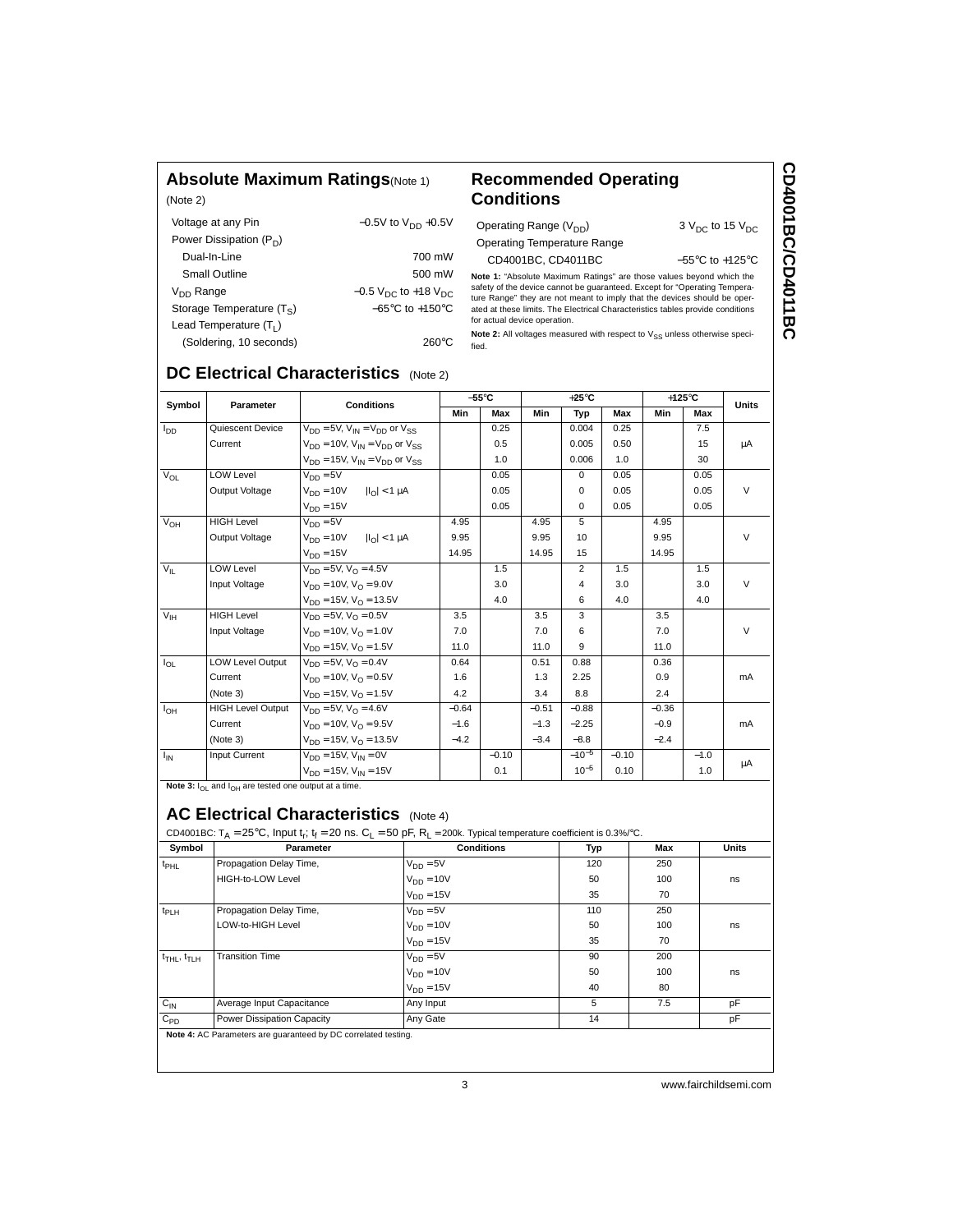#### **AC Electrical Characteristics** (Note 5)

| Symbol                              |                           | CD4011BC: $T_A = 25^{\circ}$ C, Input t <sub>r</sub> ; t <sub>f</sub> = 20 ns. C <sub>1</sub> = 50 pF, R <sub>1</sub> = 200k. Typical Temperature Coefficient is 0.3%/°C. |     |     |       |  |  |  |  |
|-------------------------------------|---------------------------|---------------------------------------------------------------------------------------------------------------------------------------------------------------------------|-----|-----|-------|--|--|--|--|
|                                     | Parameter                 | <b>Conditions</b>                                                                                                                                                         | Typ | Max | Units |  |  |  |  |
| $t_{\rm PHL}$                       | Propagation Delay,        | $V_{DD} = 5V$                                                                                                                                                             | 120 | 250 |       |  |  |  |  |
|                                     | HIGH-to-LOW Level         | $V_{DD} = 10V$                                                                                                                                                            | 50  | 100 | ns    |  |  |  |  |
|                                     |                           | $V_{DD} = 15V$                                                                                                                                                            | 35  | 70  |       |  |  |  |  |
| $t_{PLH}$                           | Propagation Delay,        | $V_{DD} = 5V$                                                                                                                                                             | 85  | 250 |       |  |  |  |  |
|                                     | LOW-to-HIGH Level         | $V_{DD} = 10V$                                                                                                                                                            | 40  | 100 | ns    |  |  |  |  |
|                                     |                           | $V_{DD} = 15V$                                                                                                                                                            | 30  | 70  |       |  |  |  |  |
| $t_{\text{THL}}$ , $t_{\text{TLH}}$ | <b>Transition Time</b>    | $V_{DD} = 5V$                                                                                                                                                             | 90  | 200 |       |  |  |  |  |
|                                     |                           | $V_{DD} = 10V$                                                                                                                                                            | 50  | 100 | ns    |  |  |  |  |
|                                     |                           | $V_{DD} = 15V$                                                                                                                                                            | 40  | 80  |       |  |  |  |  |
| $C_{IN}$                            | Average Input Capacitance | Any Input                                                                                                                                                                 | 5   | 7.5 | pF    |  |  |  |  |
|                                     |                           |                                                                                                                                                                           |     |     |       |  |  |  |  |

**Note 5:** AC Parameters are guaranteed by DC correlated testing.

# **Typical Performance Characteristics**







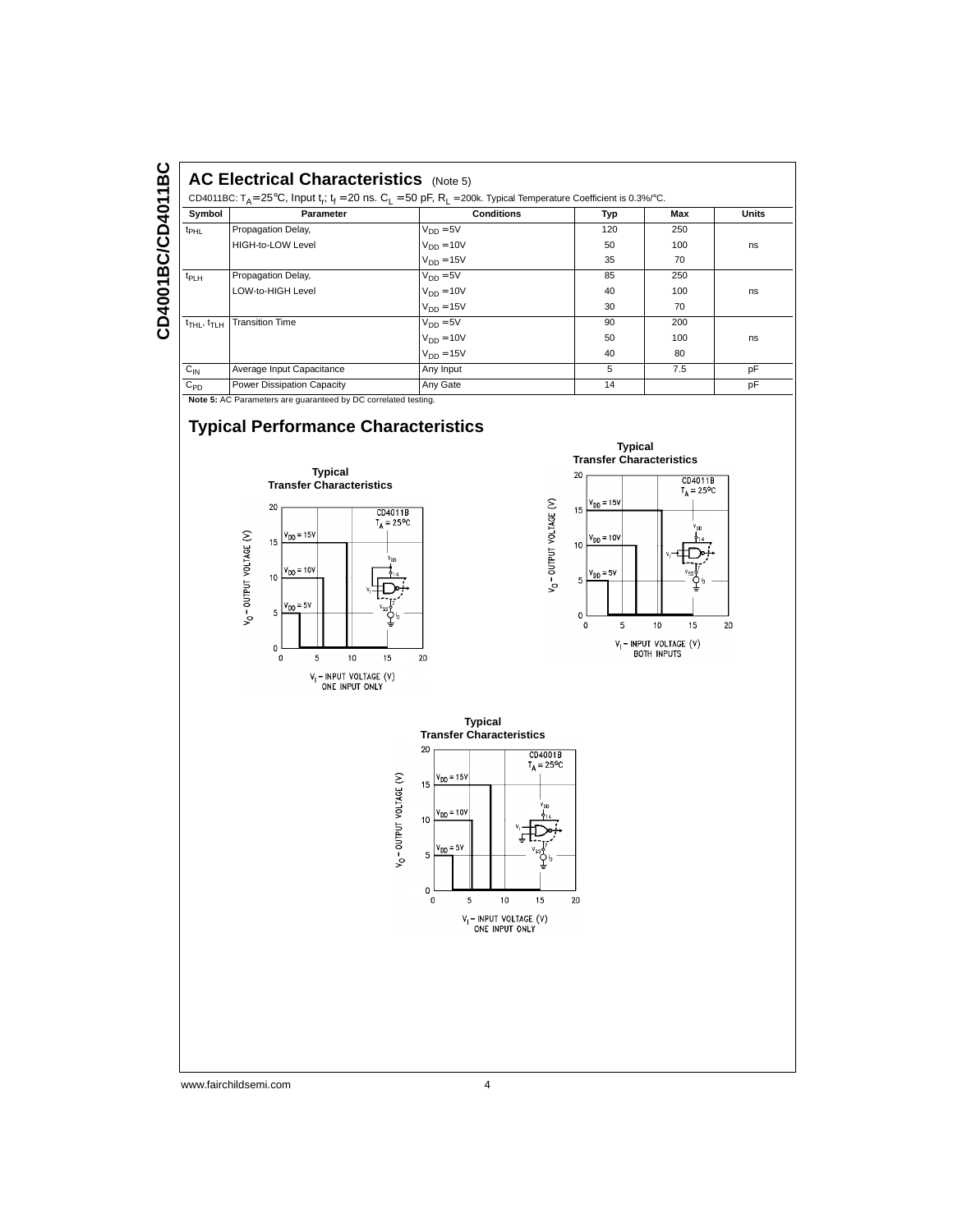

CD4001BC/CD4011BC **CD4001BC/CD4011BC**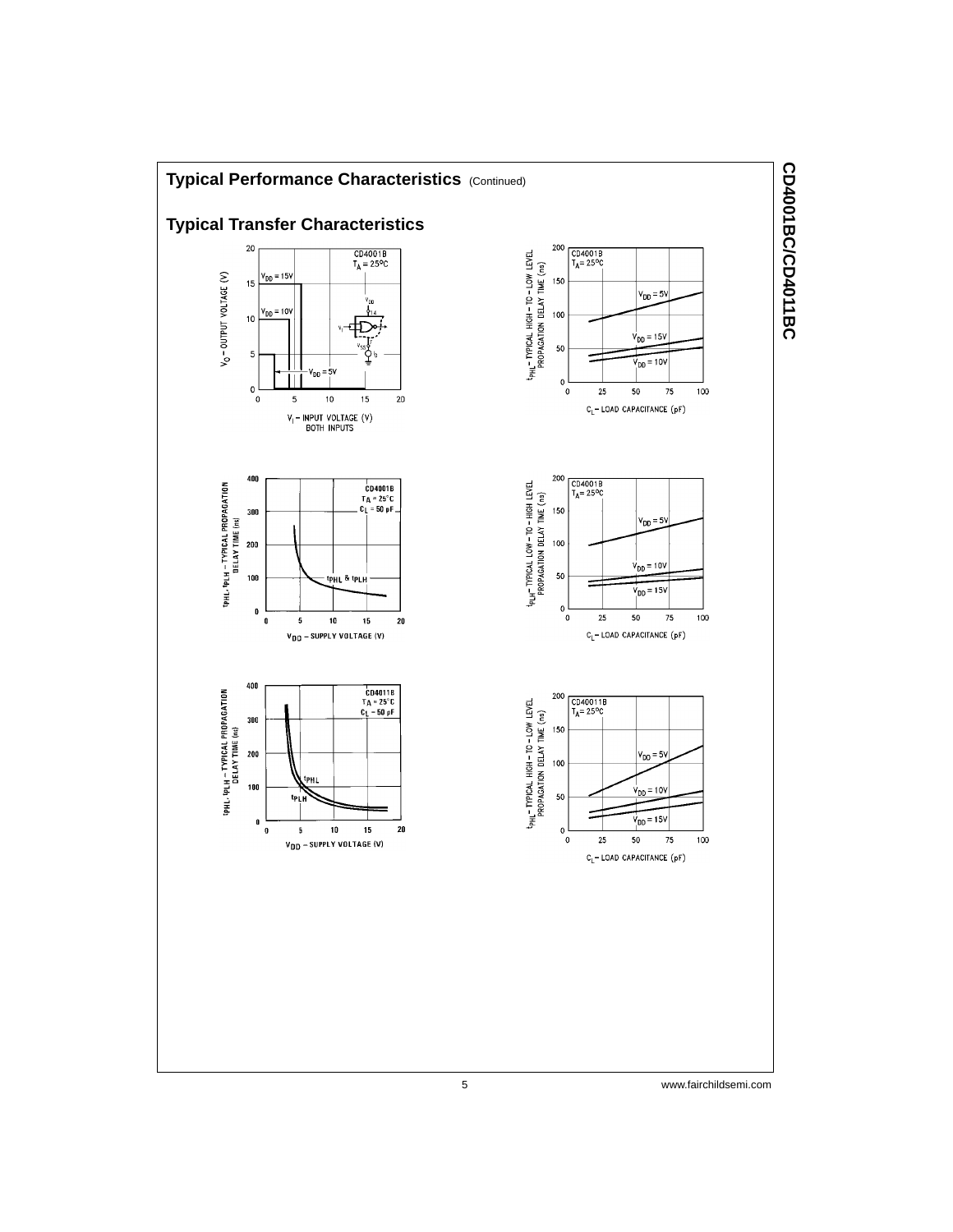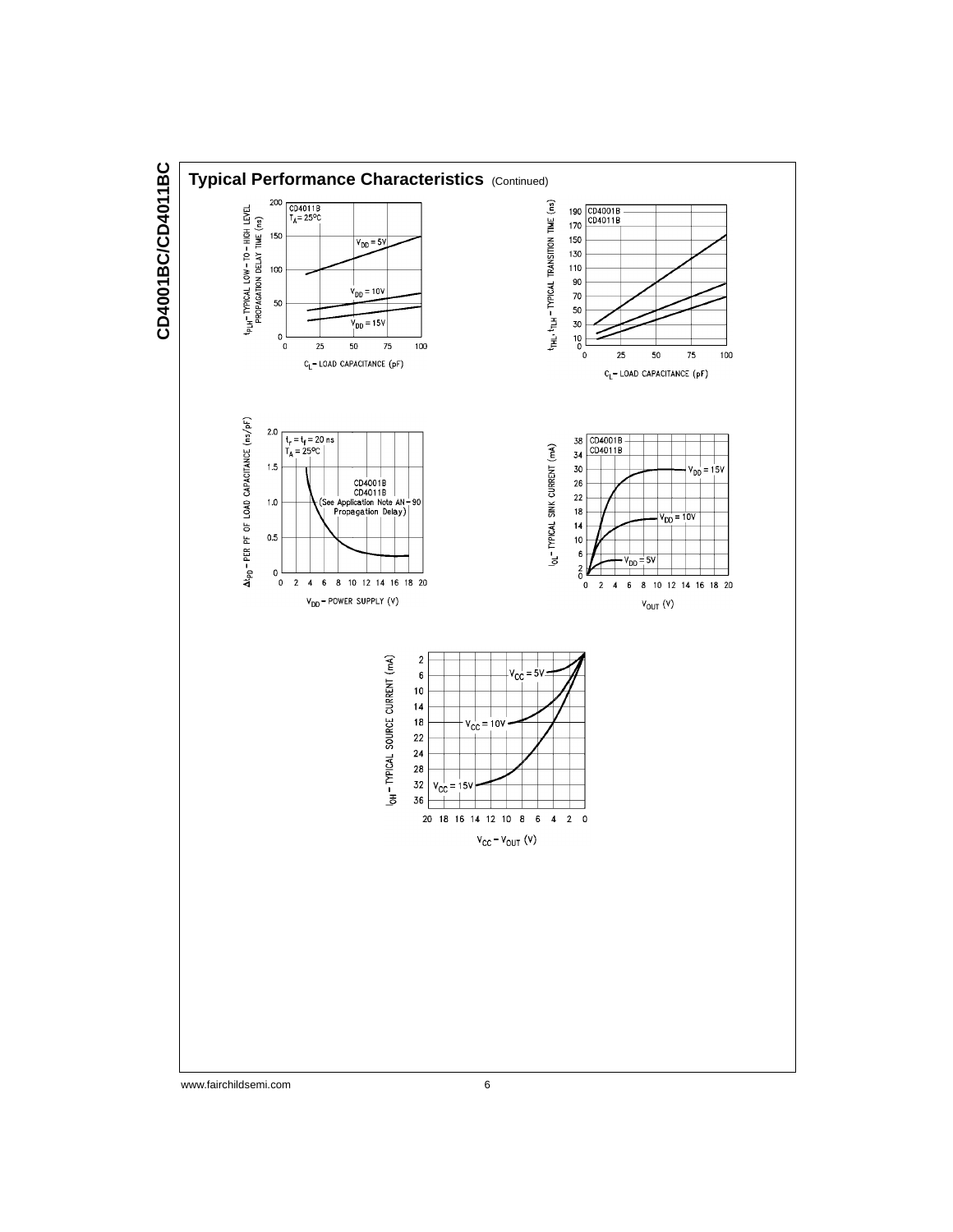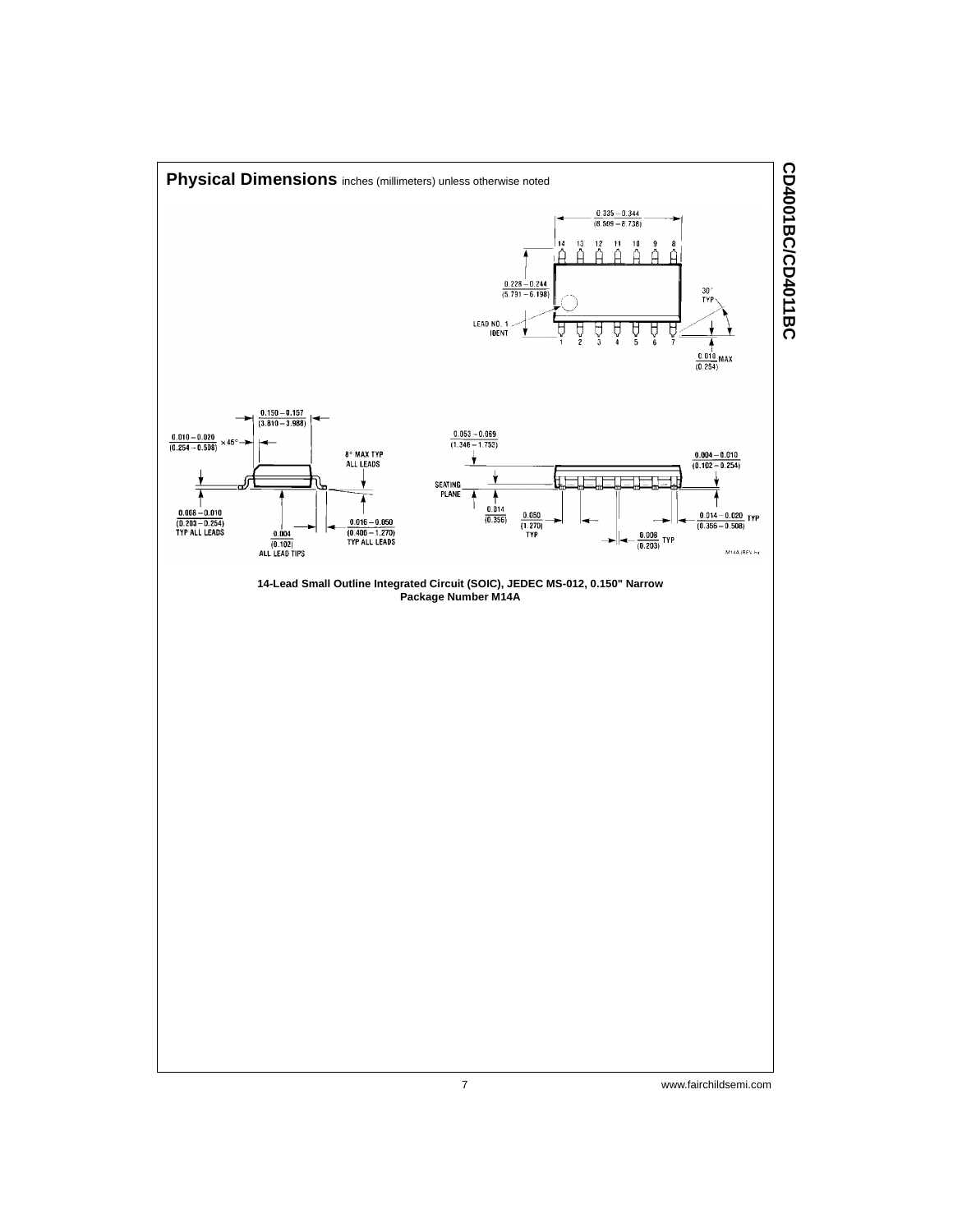